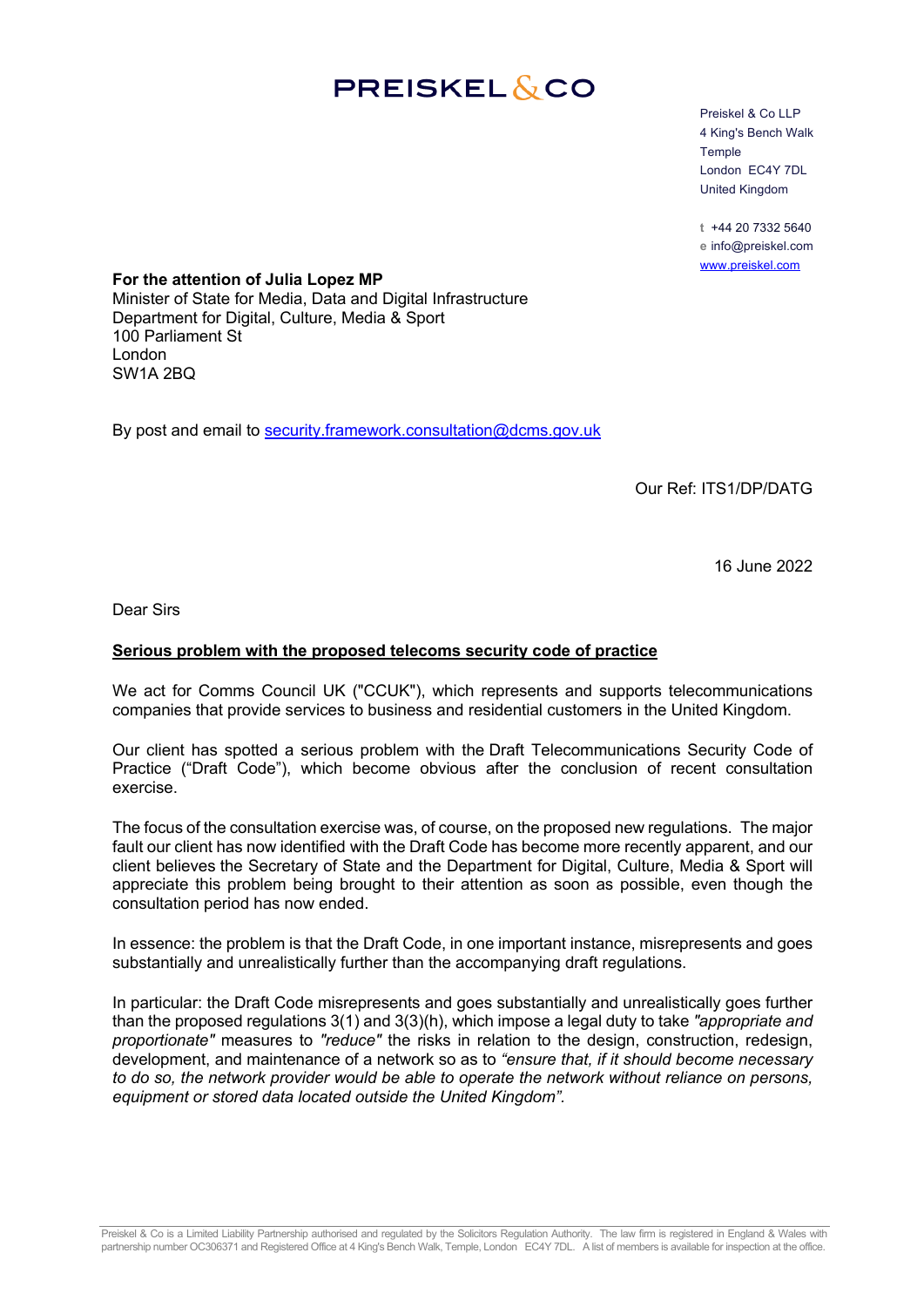The Draft Code ignores this being a duty *"appropriate and proportionate"* measures to *"reduce"* risks.

The Draft Code instead states that this duty means there is an immediate obligation on service providers to *"maintain 100% of normal service connectivity"* in the event of an incident.

This obligation is simply not technically practical - regardless of any policy merits.

No service provider can "*maintain"*' such connectivity when presented with such a significant incident - all a service provider can do is seek to restore such connectivity as soon as possible.

This means that the recommendation in the Draft Code will be impossible for any service provider to comply with.

The draft regulations provide a duty that is *"appropriate and proportionate"* - but the Draft Code sets out a duty that is not only inappropriate and disproportionate, but impossible.

Saying it is only a recommendation is no solution, for although the Code itself will not have statutory effect, the Draft Code says that in determining any question arising in legal proceedings, courts and tribunals *"must"* take the provisions in the Code into account where they are relevant and in force at the time in which the question relates to.

This will mean that there is a serious risk a service provider will be held to an impossible standard by a court or tribunal taking the provisions in the Code into account when construing what is currently regulation 3(3)(h) of the draft regulations.

It cannot be open to a Code of Practice to impose an impossible standard that a court *"must"* then take account of when construing an obligation.

Our client would therefore suggest that the Draft Code be re-worded from

*"the ability to maintain 100% of normal service connectivity for a period of one month in the event of loss of international connections"*

to

*"the ability to restore and maintain normal service connectivity within one month in the event of loss of international connections".*

This change would ensure that the Draft Code is realistic - rather than it misdirecting service providers and courts into believing that they have a more onerous and less realistic obligation than which is provided for in the regulations.

This change would also mean that the Code, when published, is less open to legal challenge.

For, in the event that the Code is published in its current unamended form on this point, our client will have to consider seeking a quashing order and/or a declaration in respect of the published Code.

Please consider the above suggested change in the helpful spirit in which it offered and kindly confirm that the Code of Practice will be amended so as to allay the serious concern set out in this letter.